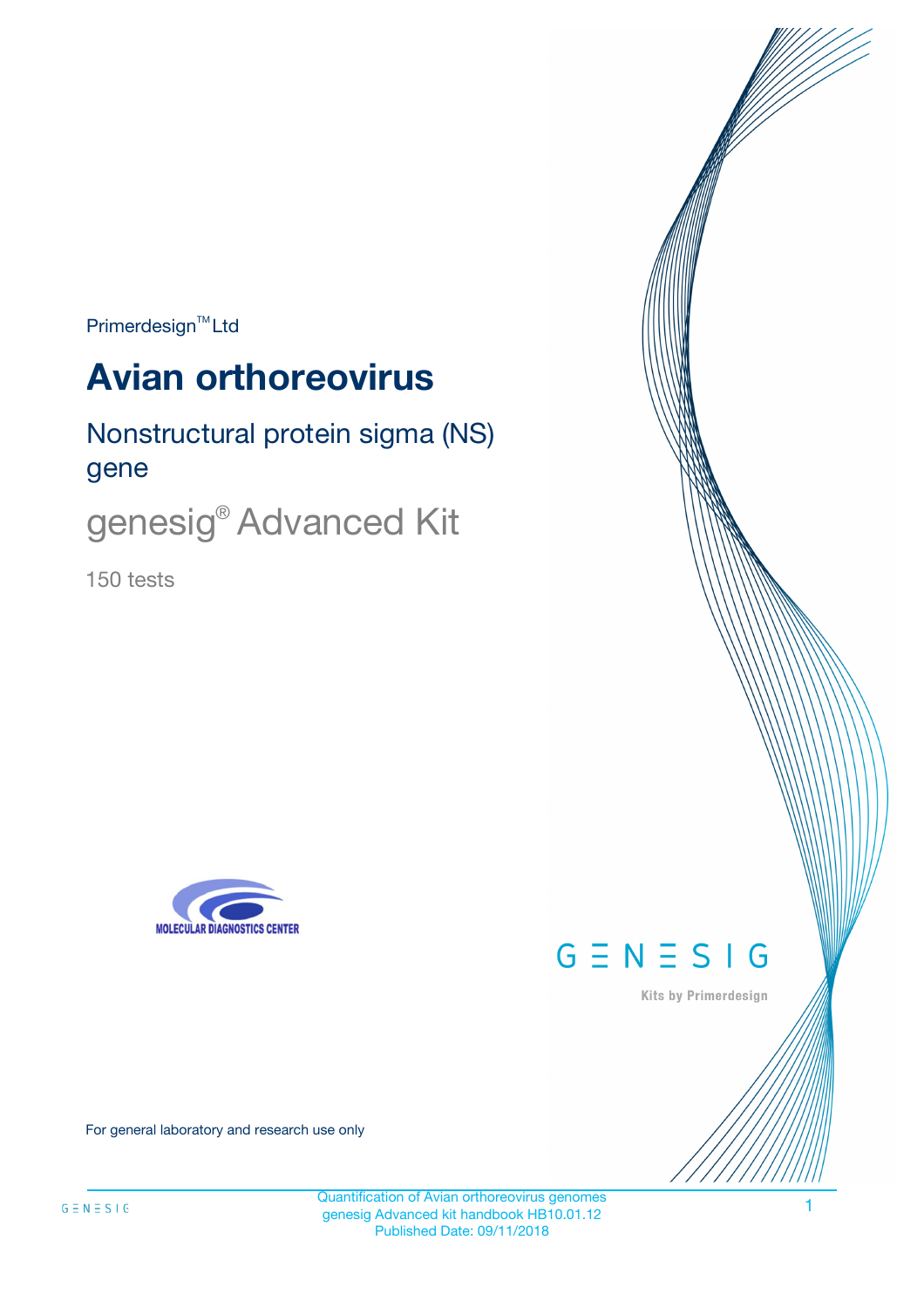### Introduction to Avian orthoreovirus

Avian orthoreovirus (also known as Avian Reovirus) is an orthoreovirus from the Reoviridae family. Avian orthoreoviruses (ARVs) are responsible for considerable economic losses in broiler chickens. The full coding region has been determined for two ARV strains associated with tenosynovitis. The complete genome is 23,494 bp in size and included 12 ORFs

Avian orthoreoviruses are ubiquitous among poultry flocks and have been reported globally. It is transmitted mainly horizontally via the faecal: oral route. Vertical transmission does occur but at low rates. Younger chicks are more susceptible than older birds as age related resistance develops from 2 weeks of age.

Virus can be isolated from the respiratory, enteric and reproductive tracts or from tendons, plasma and blood cells of recently killed birds. Its site of primary replication is the epithelia of the small intestine. Infection induces formation of syncytia, degeneration and holes in the monolayer. Presence can be confirmed by qPCR.

Lameness is the principle sign of disease, and may be accompanied by swelling, haemorrhage, skin discolouration and refusal to move. In severe cases, the gastrocnemius may rupture and birds may become recumbent and struggle to feed. Diarrhoea, dehydration and anorexia can also be caused by the virus due to malabsorption, Neurological signs develop in severe cases. Birds appear soiled and ruffled and may huddle together. Mortality in the flock increasing and fluid consumption rising may also be indications of disease.

On post-mortem, the digital flexor tendons, metatarsal extensors and tendon sheaths are inflamed, swollen and surrounded by exudate. Cartilage may be eroded and synovial membranes haemorrhagic. Fibrosis and adhesions develop in chronic cases. On histopathology, oedema and synoviocyte hypertrophy and hyperplasia are evident. Visceral damage varies greatly due to the differing capacity of viruses to disseminate.

Vaccination can be used in the face of an outbreak. Live attenuated and inactivated vaccines are available. Attenuated vaccines are for use in young birds and inactivated for breeding hens which provides maternal protection for chicks. Minimising exposure by disinfection, management procedures and strict hygiene protocols is also helpful.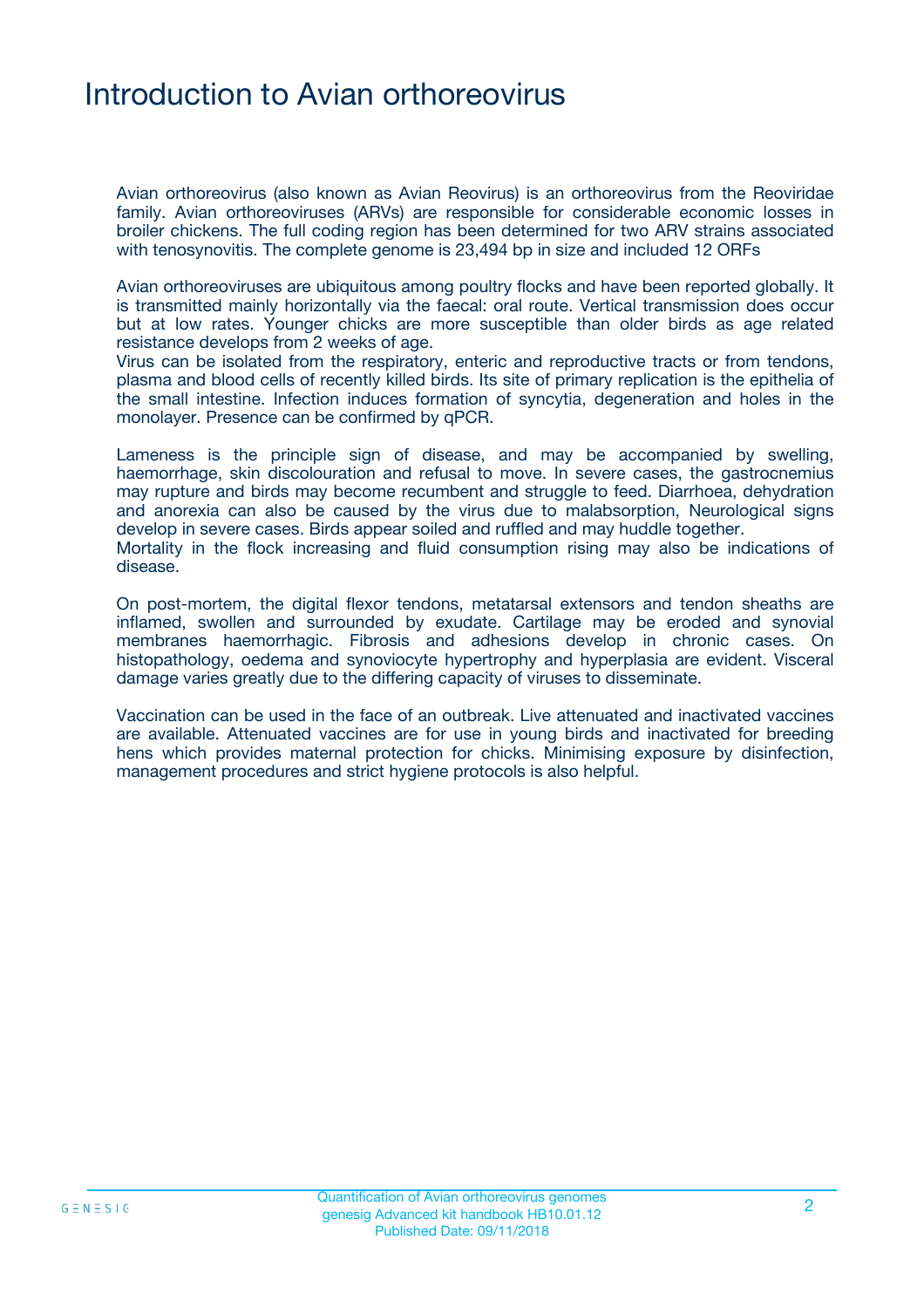# **Specificity**

The Primerdesign genesig Kit for Avian orthoreovirus (A.orthoreovirus) genomes is designed for the in vitro quantification of A.orthoreovirus genomes. The kit is designed to have a broad detection profile. Specifically, the primers represent 100% homology with over 95% of the NCBI database reference sequences available at the time of design.

The dynamics of genetic variation means that new sequence information may become available after the initial design. Primerdesign periodically reviews the detection profiles of our kits and when required releases new versions.

If you require further information, or have a specific question about the detection profile of this kit then please send an e.mail to enquiry@primerdesign.co.uk and our bioinformatics team will answer your question.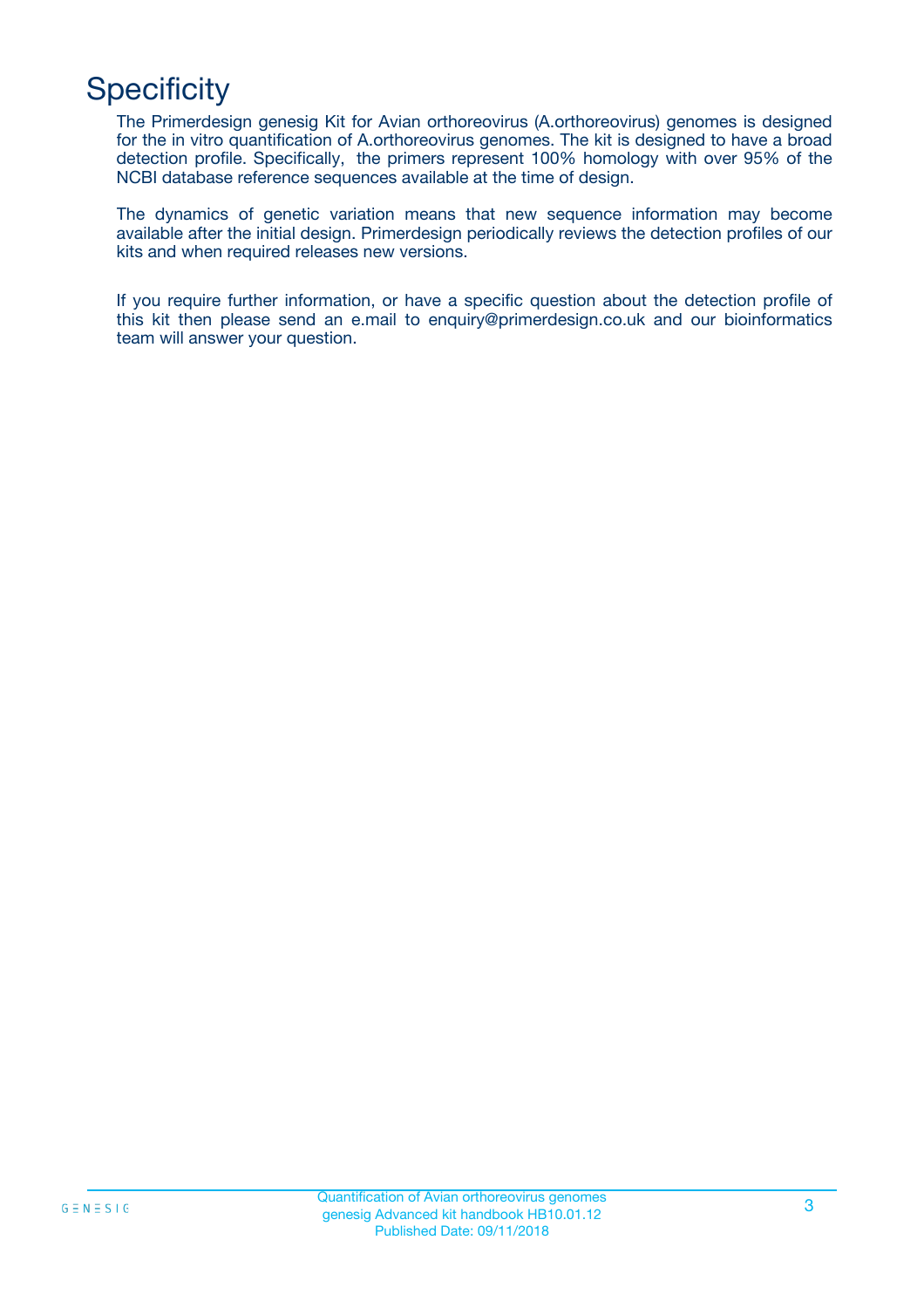### **Kit contents**

- **A.orthoreovirus specific primer/probe mix (150 reactions BROWN) FAM labelled**
- **A.orthoreovirus positive control template (for Standard curve RED)**
- **Internal extraction control primer/probe mix (150 reactions BROWN) VIC labelled as standard**
- **Internal extraction control RNA (150 reactions BLUE)**
- **Endogenous control primer/probe mix (150 reactions BROWN) FAM labelled**
- **RNase/DNase free water (WHITE) for resuspension of primer/probe mixes**
- **Template preparation buffer (YELLOW) for resuspension of internal control template, positive control template and standard curve preparation**

### **Reagents and equipment to be supplied by the user**

#### **Real-time PCR Instrument**

#### **Extraction kit**

This kit is recommended for use with genesig Easy DNA/RNA Extraction kit. However, it is designed to work well with all processes that yield high quality RNA and DNA with minimal PCR inhibitors.

#### **oasigTM lyophilised OneStep or Precision**®**PLUS OneStep 2X RT-qPCR Master Mix** Contains complete OneStep RT-qPCR master mix

**Pipettors and Tips**

**Vortex and centrifuge**

**Thin walled 1.5 ml PCR reaction tubes**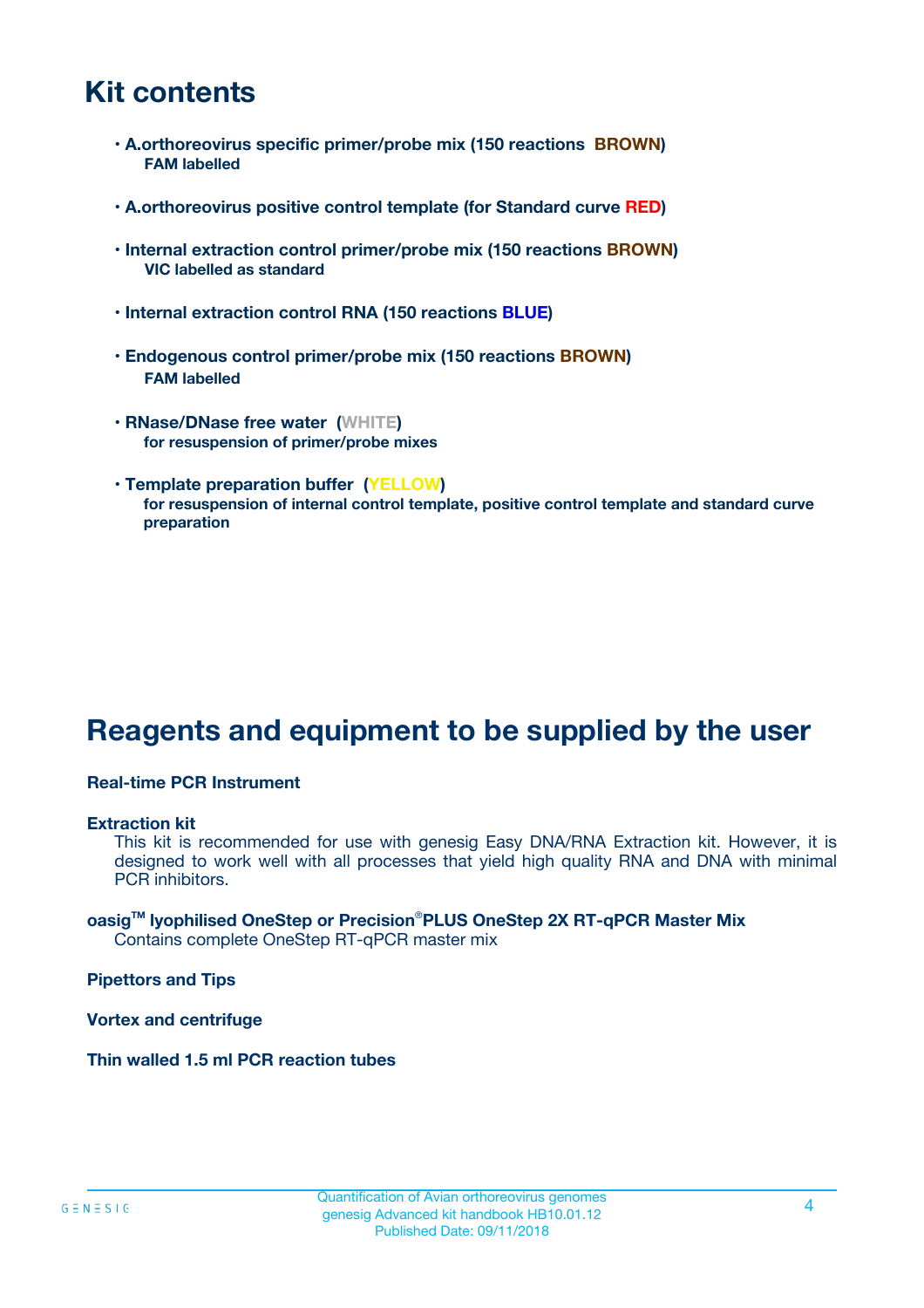### Kit storage and stability

This kit is stable at room temperature but should be stored at -20ºC on arrival. Once the lyophilised components have been resuspended they should not be exposed to temperatures above -20°C for longer than 30 minutes at a time and unnecessary repeated freeze/thawing should be avoided. The kit is stable for six months from the date of resuspension under these circumstances.

If a standard curve dilution series is prepared this can be stored frozen for an extended period. If you see any degradation in this serial dilution a fresh standard curve can be prepared from the positive control.

Primerdesign does not recommend using the kit after the expiry date stated on the pack.

### Suitable sample material

All kinds of sample material suited for PCR amplification can be used. Please ensure the samples are suitable in terms of purity, concentration, and RNA/DNA integrity (An internal PCR control is supplied to test for non specific PCR inhibitors). Always run at least one negative control with the samples. To prepare a negative-control, replace the template RNA sample with RNase/DNase free water.

### Dynamic range of test

Under optimal PCR conditions genesig A.orthoreovirus detection kits have very high priming efficiencies of >95% and can detect less than 100 copies of target template.

### Notices and disclaimers

This product is developed, designed and sold for research purposes only. It is not intended for human diagnostic or drug purposes or to be administered to humans unless clearly expressed for that purpose by the Food and Drug Administration in the USA or the appropriate regulatory authorities in the country of use. During the warranty period Primerdesign genesig detection kits allow precise and reproducible data recovery combined with excellent sensitivity. For data obtained by violation to the general GLP guidelines and the manufacturer's recommendations the right to claim under guarantee is expired. PCR is a proprietary technology covered by several US and foreign patents. These patents are owned by Roche Molecular Systems Inc. and have been sub-licensed by PE Corporation in certain fields. Depending on your specific application you may need a license from Roche or PE to practice PCR. Additional information on purchasing licenses to practice the PCR process may be obtained by contacting the Director of Licensing at Roche Molecular Systems, 1145 Atlantic Avenue, Alameda, CA 94501 or Applied Biosystems business group of the Applera Corporation, 850 Lincoln Centre Drive, Foster City, CA 94404. In addition, the 5' nuclease assay and other homogeneous amplification methods used in connection with the PCR process may be covered by U.S. Patents 5,210,015 and 5,487,972, owned by Roche Molecular Systems, Inc, and by U.S. Patent 5,538,848, owned by The Perkin-Elmer Corporation.

### Trademarks

Primerdesign™ is a trademark of Primerdesign Ltd.

genesig® is a registered trademark of Primerdesign Ltd.

The PCR process is covered by US Patents 4,683,195, and 4,683,202 and foreign equivalents owned by Hoffmann-La Roche AG. BI, ABI PRISM® GeneAmp® and MicroAmp® are registered trademarks of the Applera Genomics (Applied Biosystems Corporation). BIOMEK® is a registered trademark of Beckman Instruments, Inc.; iCycler™ is a registered trademark of Bio-Rad Laboratories, Rotor-Gene is a trademark of Corbett Research. LightCycler™ is a registered trademark of the Idaho Technology Inc. GeneAmp®, TaqMan® and AmpliTaqGold® are registered trademarks of Roche Molecular Systems, Inc., The purchase of the Primerdesign ™ reagents cannot be construed as an authorization or implicit license to practice PCR under any patents held by Hoffmann-LaRoche Inc.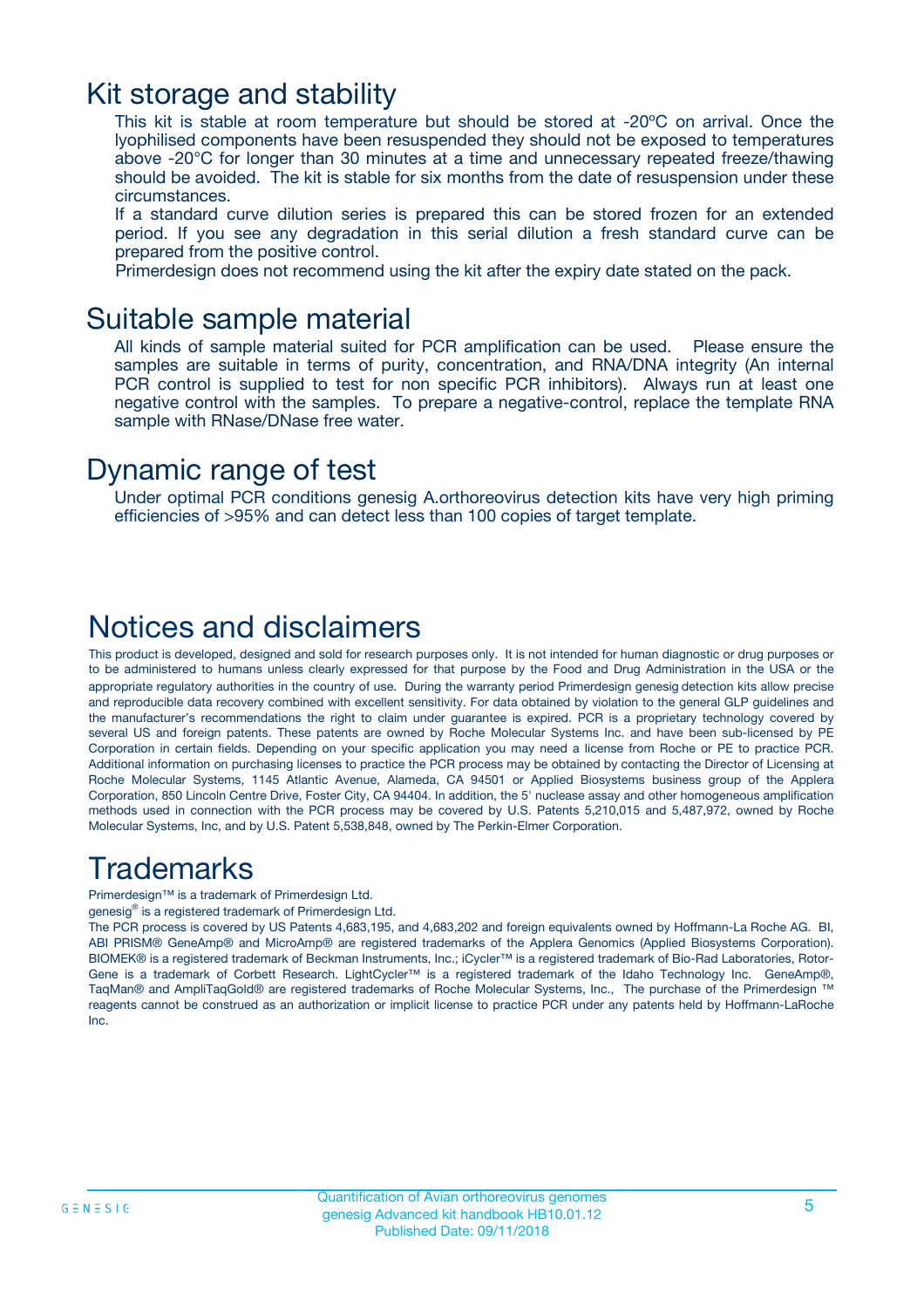### **Principles of the test**

#### **Real-time PCR**

A A.orthoreovirus specific primer and probe mix is provided and this can be detected through the FAM channel.

The primer and probe mix provided exploits the so-called TaqMan® principle. During PCR amplification, forward and reverse primers hybridize to the A.orthoreovirus cDNA. A fluorogenic probe is included in the same reaction mixture which consists of a DNA probe labeled with a 5`-dye and a 3`-quencher. During PCR amplification, the probe is cleaved and the reporter dye and quencher are separated. The resulting increase in fluorescence can be detected on a range of qPCR platforms.

#### **Positive control**

For copy number determination and as a positive control for the PCR set up, the kit contains a positive control template.

This can be used to generate a standard curve of A.orthoreovirus copy number / Cq value. Alternatively the positive control can be used at a single dilution where full quantitative analysis of the samples is not required. Each time the kit is used, at least one positive control reaction must be included in the run. A positive result indicates that the primers and probes for detecting the target A.orthoreovirus gene worked properly in that particular experimental scenario. If a negative result is obtained the test results are invalid and must be repeated. Care should be taken to ensure that the positive control does not contaminate any other kit component which would lead to false-positive results. This can be achieved by handling this component in a Post PCR environment. Care should also be taken to avoid crosscontamination of other samples when adding the positive control to the run. This can be avoided by sealing all other samples and negative controls before pipetting the positive control into the positive control well.

#### **Negative control**

To validate any positive findings a negative control reaction should be included every time the kit is used. For this reaction the RNase/DNase free water should be used instead of template. A negative result indicates that the reagents have not become contaminated while setting up the run.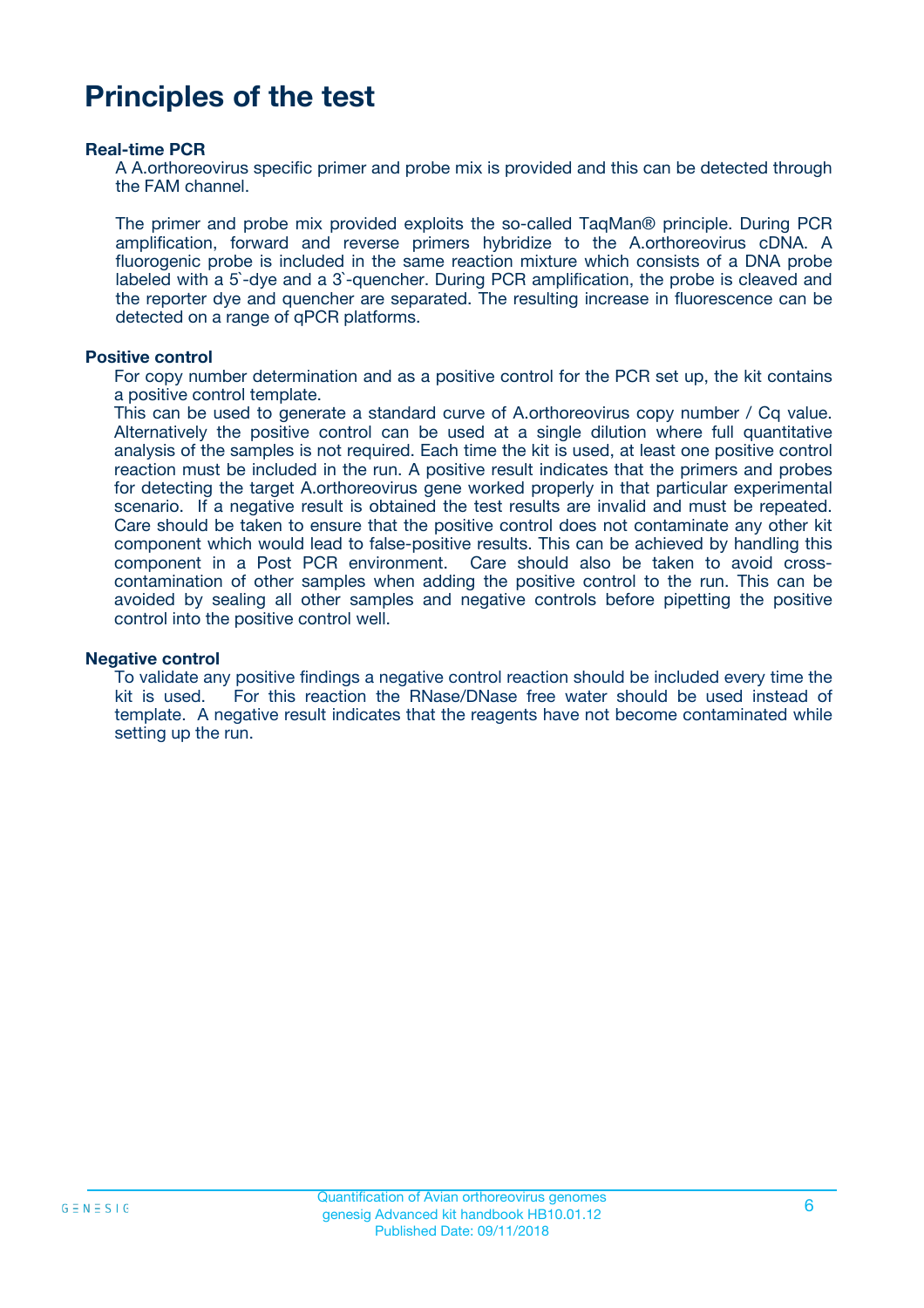#### **Internal RNA extraction control**

When performing RNA extraction, it is often advantageous to have an exogenous source of RNA template that is spiked into the lysis buffer. This control RNA is then co-purified with the sample RNA and can be detected as a positive control for the extraction process. Successful co-purification and qPCR for the control RNA also indicates that PCR inhibitors are not present at a high concentration.

A separate qPCR primer/probe mix are supplied with this kit to detect the exogenous RNA using qPCR. The PCR primers are present at PCR limiting concentrations which allows multiplexing with the target sequence primers. Amplification of the control cDNA does not interfere with detection of the A.orthoreovirus target cDNA even when present at low copy number. The Internal control is detected through the VIC channel and gives a Cq value of 28+/ -3 depending on the level of sample dilution.

#### **Endogenous control**

To confirm extraction of a valid biological template, a primer and probe mix is included to detect an endogenous gene. Detection of the endogenous control is through the FAM channel and it is NOT therefore possible to perform a multiplex with the A.orthoreovirus primers. A poor endogenous control signal may indicate that the sample did not contain sufficient biological material.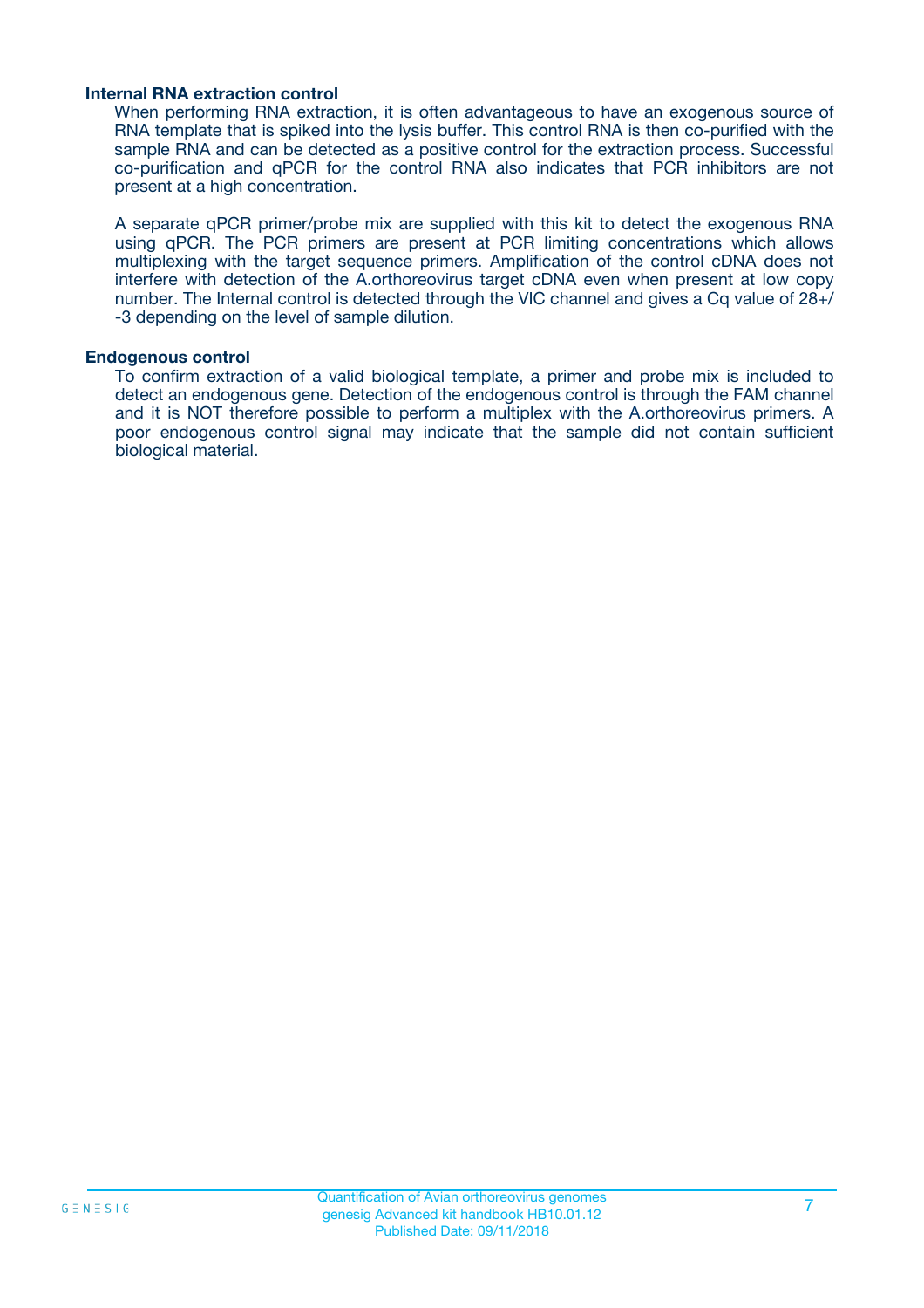### Resuspension protocol

To minimize the risk of contamination with foreign DNA, we recommend that all pipetting be performed in a PCR clean environment. Ideally this would be a designated PCR lab or PCR cabinet. Filter tips are recommended for all pipetting steps.

- **1. Pulse-spin each tube in a centrifuge before opening.** This will ensure lyophilised primer and probe mix is in the base of the tube and is not spilt upon opening the tube.
- **2. Resuspend the primer/probe mixes in the RNase/DNase free water supplied, according to the table below:**

To ensure complete resuspension, vortex each tube thoroughly.

| Component - resuspend in water                       |          |  |
|------------------------------------------------------|----------|--|
| <b>Pre-PCR pack</b>                                  |          |  |
| A.orthoreovirus primer/probe mix (BROWN)             | $165$ µl |  |
| Internal extraction control primer/probe mix (BROWN) | $165$ µl |  |
| Endogenous control primer/probe mix (BROWN)          | 165 µl   |  |

**3. Resuspend the internal control template and positive control template in the template preparation buffer supplied, according to the table below:** To ensure complete resuspension, vortex each tube thoroughly.

| Component - resuspend in template preparation buffer |  |  |  |
|------------------------------------------------------|--|--|--|
| <b>Pre-PCR heat-sealed foil</b>                      |  |  |  |
| Internal extraction control RNA (BLUE)               |  |  |  |
| <b>Post-PCR heat-sealed foil</b>                     |  |  |  |
| A.orthoreovirus Positive Control Template (RED) *    |  |  |  |

\* This component contains high copy number template and is a VERY significant contamination risk. It must be opened and handled in a separate laboratory environment, away from the other components.

### RNA extraction

The internal extraction control RNA can be added either to the RNA lysis/extraction buffer or to the RNA sample once it has been resuspended in lysis buffer.

#### **DO NOT add the internal extraction control RNA directly to the unprocessed biological sample as this will lead to degradation and a loss in signal.**

- **1. Add 4µ**l **of the Internal extraction control RNA (BLUE) to each sample in RNA lysis/extraction buffer per sample.**
- **2. Complete RNA extraction according to the manufacturer's protocols.**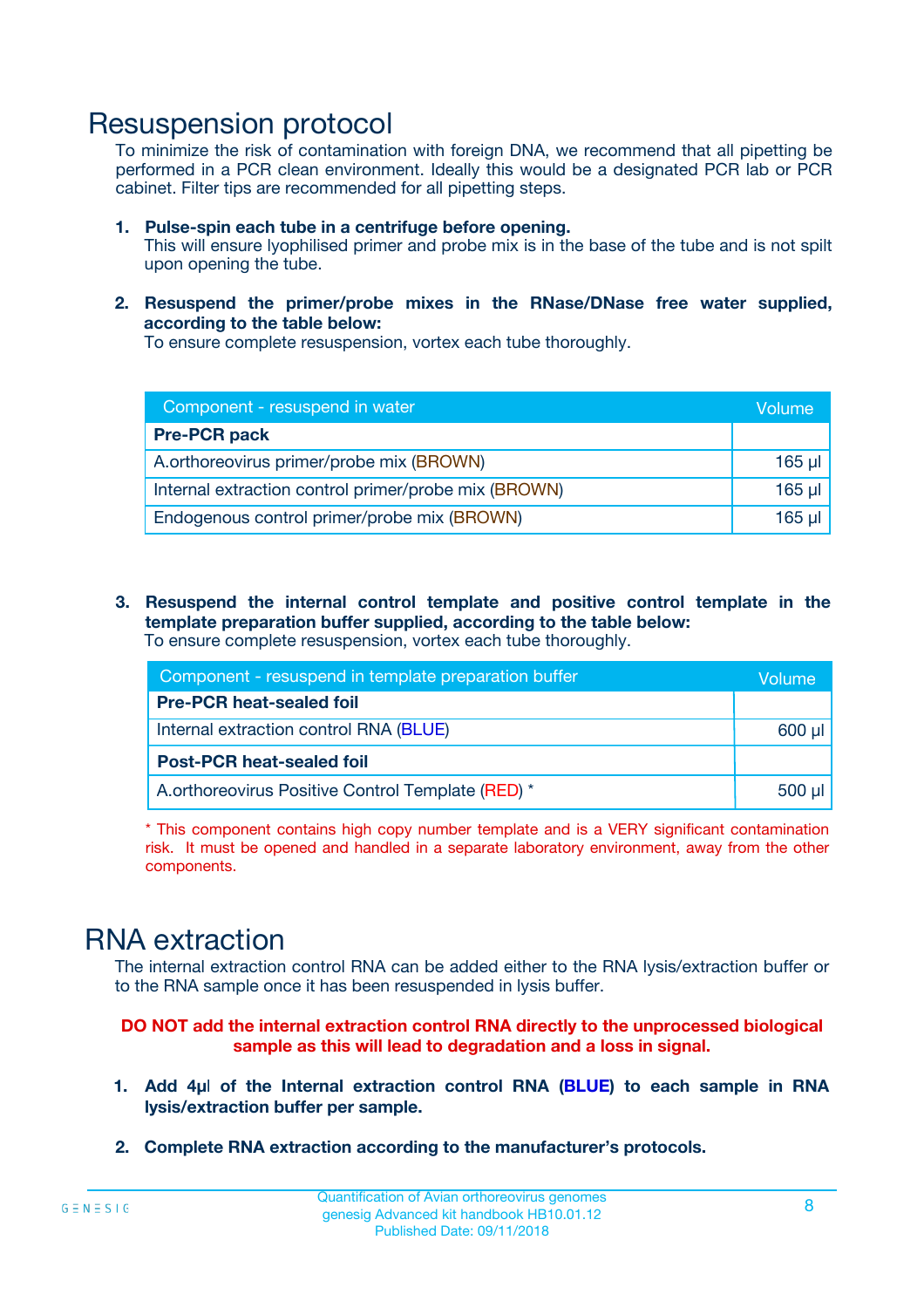# OneStep RT-qPCR detection protocol

#### **For optimum performance and sensitivity.**

All pipetting steps and experimental plate set up should be performed on ice. After the plate is poured proceed immediately to the OneStep amplification protocol. Prolonged incubation of reaction mixes at room temperature can lead to PCR artifacts that reduce the sensitivity of detection.

#### **1. For each RNA sample prepare a reaction mix according to the table below: Include sufficient reactions for positive and negative controls.**

| Component                                                    | Volume   |
|--------------------------------------------------------------|----------|
| oasig OneStep or PrecisionPLUS OneStep 2X RT-qPCR Master Mix | $10 \mu$ |
| A.orthoreovirus primer/probe mix (BROWN)                     | 1 µI     |
| Internal extraction control primer/probe mix (BROWN)         | 1 µI     |
| <b>RNase/DNase free water (WHITE)</b>                        | $3 \mu$  |
| <b>Final Volume</b>                                          | 15 ul    |

**2. For each RNA sample prepare an endogenous control reaction according to the table below (optional):**

This control reaction will provide crucial information regarding the quality of the biological sample.

| Component                                                    | Volume          |
|--------------------------------------------------------------|-----------------|
| oasig OneStep or PrecisionPLUS OneStep 2X RT-qPCR Master Mix | $10 \mu$        |
| Endogenous control primer/probe mix (BROWN)                  | 1 µI            |
| <b>RNase/DNase free water (WHITE)</b>                        | 4 µl            |
| <b>Final Volume</b>                                          | 15 <sub>µ</sub> |

- **3. Pipette 15µl of these mixes into each well according to your qPCR experimental plate set up.**
- **4. Pipette 5µl of RNA template into each well, according to your experimental plate set up.**

For negative control wells use 5µl of RNase/DNase free water. The final volume in each well is 20µl.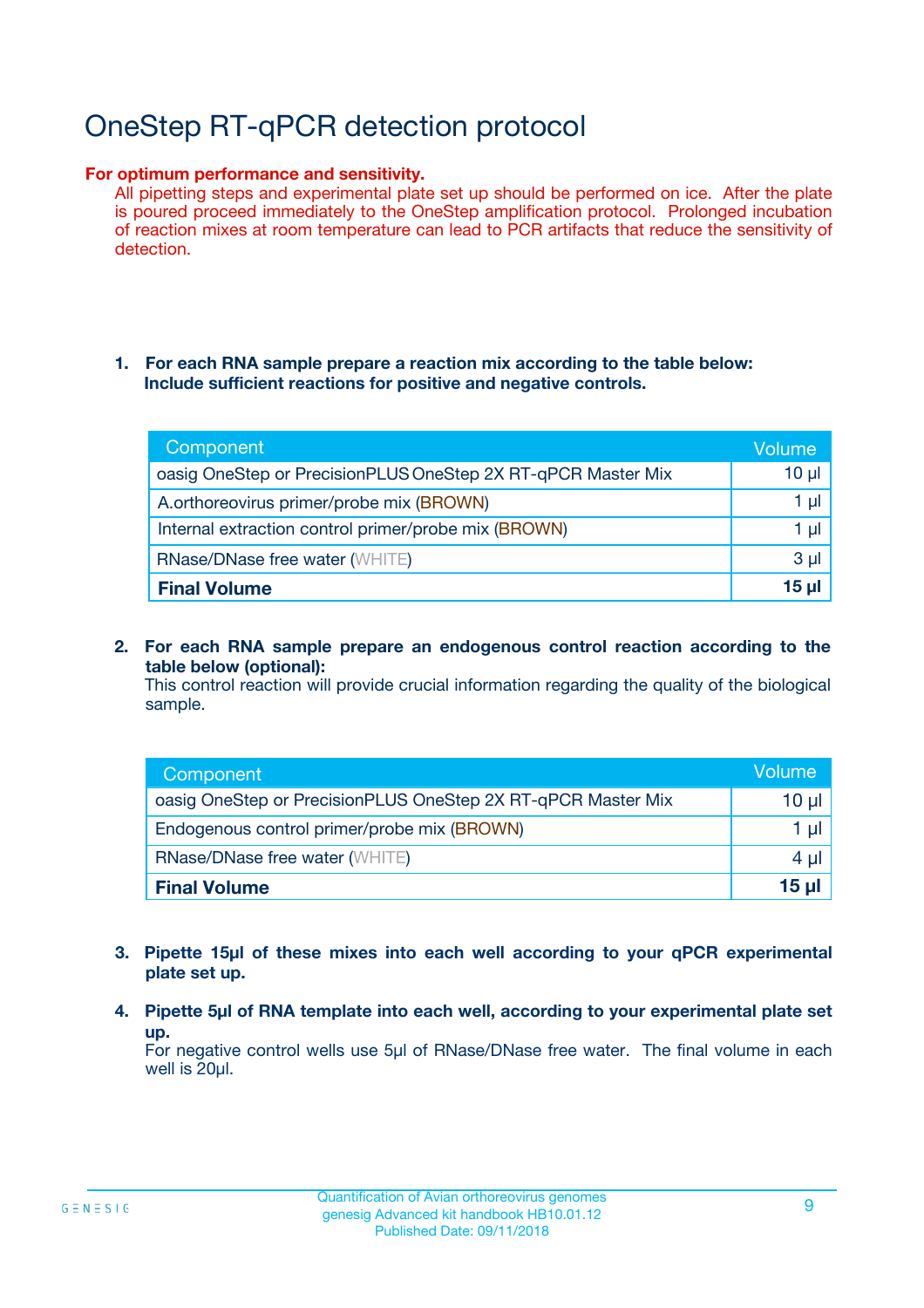**5. If a standard curve is included for quantitative analysis prepare a reaction mix according to the table below:**

| Component                                                    | Volume   |  |
|--------------------------------------------------------------|----------|--|
| oasig OneStep or PrecisionPLUS OneStep 2X RT-qPCR Master Mix | $10 \mu$ |  |
| A.orthoreovirus primer/probe mix (BROWN)                     |          |  |
| <b>RNase/DNase free water (WHITE)</b>                        | 4 U      |  |
| <b>Final Volume</b>                                          | $15 \mu$ |  |

- **6. Preparation of standard curve dilution series.**
	- **1) Pipette 90µl of template preparation buffer into 5 tubes and label 2-6**
	- **2) Pipette 10µl of Positive Control Template (RED) into tube 2**
	- **3) Vortex thoroughly**
	- **4) Change pipette tip and pipette 10 µl from tube 2 into tube 3**
	- **5) Vortex thoroughly**

**Repeat steps 4 and 5 to complete the dilution series**

| <b>Standard Curve</b>         | <b>Copy Number</b>     |
|-------------------------------|------------------------|
| Tube 1 Positive control (RED) | $2 \times 10^5$ per µl |
| Tube 2                        | $2 \times 10^4$ per µl |
| Tube 3                        | $2 \times 10^3$ per µl |
| Tube 4                        | $2 \times 10^2$ per µl |
| Tube 5                        | 20 per µl              |
| Tube 6                        | 2 per µl               |

**7. Pipette 5µl of standard template into each well for the standard curve according to your plate set-up**

The final volume in each well is 20µl.

### OneStep RT-qPCR Amplification Protocol

Amplification conditions using oasig OneStep or PrecisionPLUS OneStep 2X RT-qPCR Master Mix.

|             | <b>Step</b>                  | <b>Time</b>      | <b>Temp</b> |
|-------------|------------------------------|------------------|-------------|
|             | <b>Reverse Transcription</b> | $10 \text{ min}$ | 55 °C       |
|             | Enzyme activation            | 2 min            | 95 °C       |
| Cycling x50 | Denaturation                 | 10 <sub>s</sub>  | 95 °C       |
|             | <b>DATA COLLECTION *</b>     | 60 s             | 60 °C       |

\* Fluorogenic data should be collected during this step through the FAM and VIC channels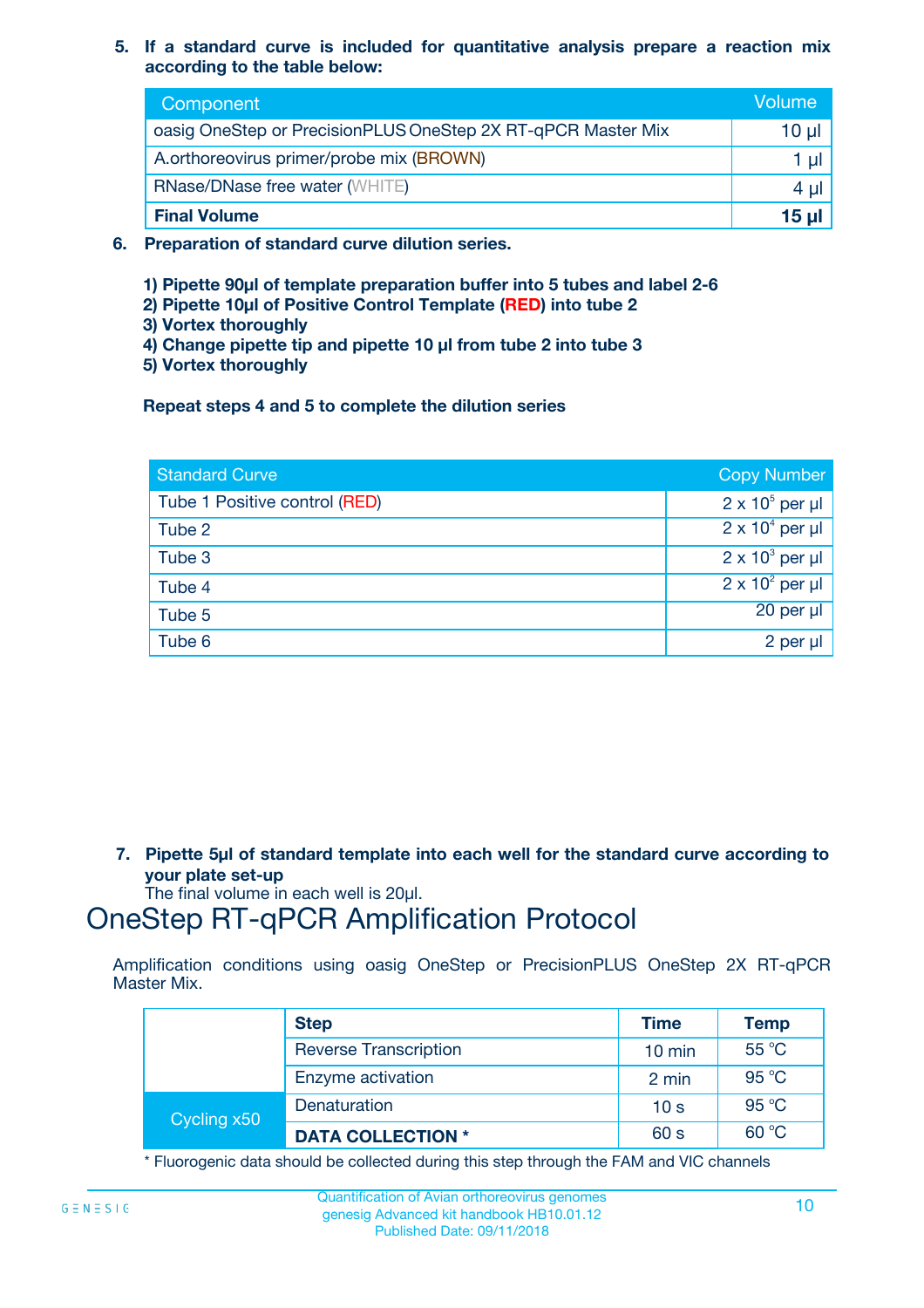### Interpretation of results

| <b>Target</b><br>(FAM) | Internal<br>control<br>(NIC) | <b>Positive</b><br>control | <b>Negative</b><br>control | Interpretation                                                                                                  |
|------------------------|------------------------------|----------------------------|----------------------------|-----------------------------------------------------------------------------------------------------------------|
| $\leq 30$              | $+ 1 -$                      | ÷                          |                            | <b>POSITIVE QUANTITATIVE RESULT</b><br>calculate copy number                                                    |
| > 30                   | ÷                            | ÷                          |                            | <b>POSITIVE QUANTITATIVE RESULT</b><br>calculate copy number                                                    |
| > 30                   |                              | ÷                          |                            | <b>POSITIVE QUALITATIVE RESULT</b><br>do not report copy number as this<br>may be due to poor sample extraction |
|                        | ÷                            | ÷                          |                            | <b>NEGATIVE RESULT</b>                                                                                          |
| $+ 1 -$                | $+ 1 -$                      | ÷                          | $\leq$ 35                  | <b>EXPERIMENT FAILED</b><br>due to test contamination                                                           |
|                        | $+$ / -                      |                            | > 35                       | $\star$                                                                                                         |
|                        |                              | ÷                          |                            | <b>SAMPLE PREPARATION FAILED</b>                                                                                |
|                        |                              |                            |                            | <b>EXPERIMENT FAILED</b>                                                                                        |

Positive control template (**RED**) is expected to amplify between Cq 16 and 23. Failure to satisfy this quality control criterion is a strong indication that the experiment has been compromised.

\*Where the test sample is positive and the negative control is positive with a  $Cq > 35$ , the sample must be reinterpreted based on the relative signal strength of the two results:



If the sample amplifies  $> 5$  Cq earlier than the negative control then the sample should be reinterpreted (via the table above) with the negative control verified as negative.



If the sample amplifies  $< 5$  Cq earlier than the negative control then the positive sample result is invalidated and the result should be determined inconclusive due to test contamination. The test for this sample should be repeated.